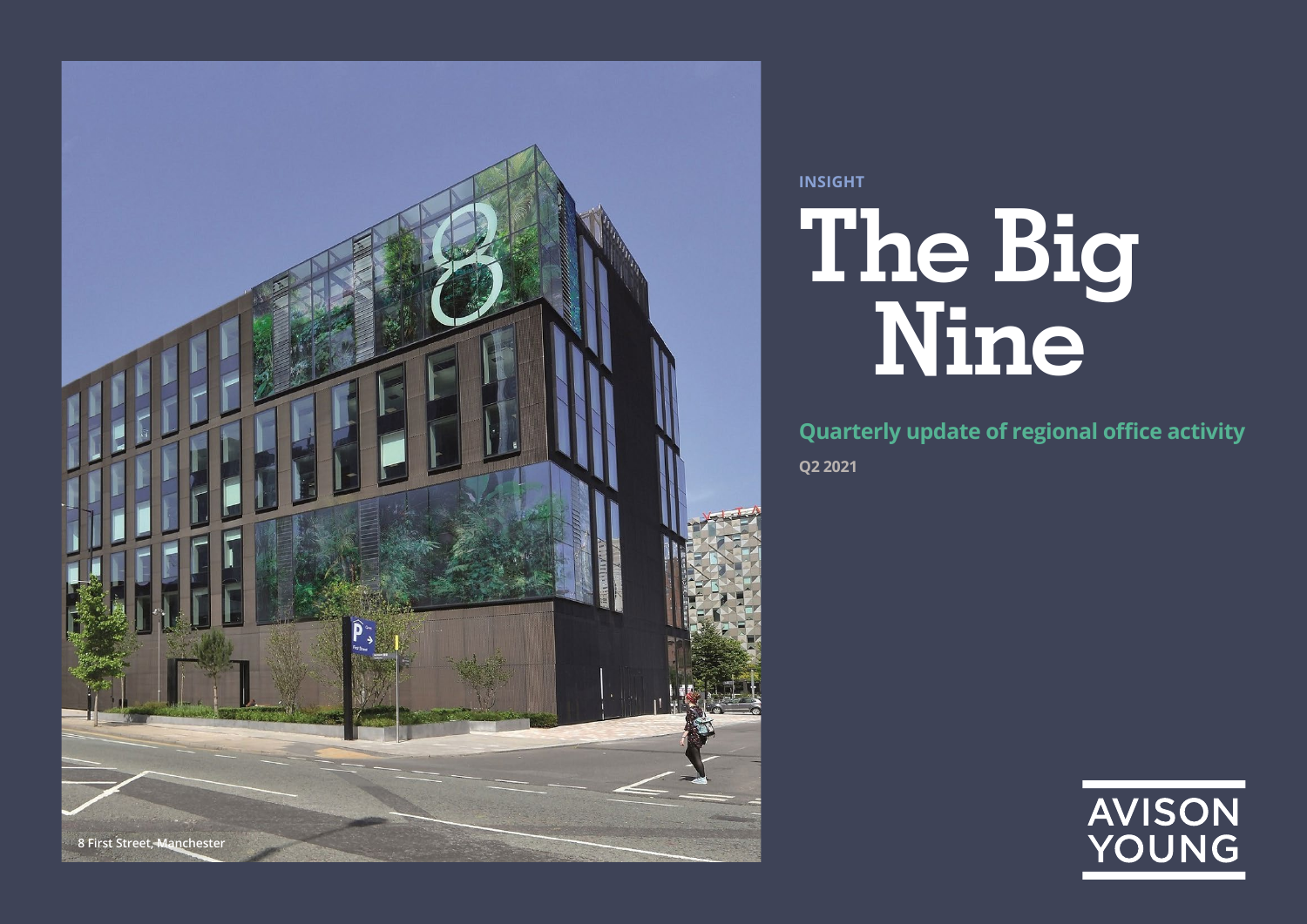

### **CHARLES TOOGOOD**

Principal and Managing Director, National Offices Team

**Occupier activity "across the Big Nine office markets during Q2 has been consistent with the post-Covid level of the last 12 months. Take-up amounted to 1.56 million sq ft during Q2, 26% down on the ten-year average.**

# **Occupier market in brief**

### **PUBLIC SECTOR AND HEALTH OCCUPIERS BOOST OFFICE DEMAND**

**Occupier activity across the Big Nine office markets during Q2 has been consistent with the post-Covid level of the last 12 months. Take-up amounted to 1.56 million sq ft during Q2, 26% down on the ten-year average.**

Enquiry levels and viewings picked up in April and May as successive restrictions were lifted but slowed again in June. This corresponded with the increase in caution surrounding the Delta variant and the Government choosing to maintain its guidance to work from home.

Activity was strongest in the city centres, which accounted for the highest level since Q1 2020 and 65% of all take-up at 1.02 million sq ft, with 542,500 sq ft transacted in the outof-town markets. Activity in all cities was below average but both Birmingham and Edinburgh performed well compared to quarterly averages, while Leeds continued to see robust levels of activity, following an exceptional Q1 performance.

There was a notable divergence in take-up by sector this quarter compared to the five-year average (see chart). Amongst the most notable is the increase in healthrelated take-up and continuing from Q1, we are seeing a return to activity from flexible workspace operators. The TMT & creative sectors and public services are also showing a comparatively robust performance. Conversely professional and financial services, which usually contribute 35% of activity are well down at 21%, a sign of some firms delaying new leases and downsizing.

The regional office market continues to benefit from the commitment of the public sector. The levelling up agenda, the movement of government jobs from London to the regions, is gaining momentum. The GPA is in advanced discussions in respect of its first post-Covid regional hub transaction in Birmingham. Discussions are also taking place in other regional cities outside the Big Nine, as the Treasury is moving jobs to Darlington, and the Home office to Stoke-on-Trent.

The sub 5,000 sq ft market remains robust, where occupier decision making can be more agile amongst the current uncertainty, and where transaction numbers are back to 90% of pre-Covid levels. However, occupiers are deferring decisions on larger acquisitions, making them difficult to get over the line, with this evident in the proportion of larger transactions this quarter (see chart). Take-up is being driven by lease events but where there is no pressure on occupiers to commit and short-term renewals can be agreed, we are seeing decision making pushed back.

We expect the current level of activity to continue over the summer, and there is hope that the change in Government's guidance will bring greater clarity on a return to office. There continues to be a divergence of views on the extent to which workers will return to the office, ranging from the likes of Goldman Sachs advocating a complete return to the office to Nationwide and NatWest preferring rationalisation and fully flexible working policy. However, we continue to expect most companies to return to an office culture.

What we are already seeing is that there is likely to be a split across sector, work type and the need for employees to collaborate. Many companies still see uncertainty over employees' frequency of occupation and occupational densities, although the expectation is that space per employee will increase as wellbeing, collaboration and the need to attract talent gain higher priority.

On the supply side, availability across the Big Nine amounts to 11.1 million sq ft and has increased steadily since its cyclical low in Q1 2020. We expect this upward trajectory to continue in the short term, albeit at an increasingly slow rate but coming from a low base means it is still 40% below the high it reached following the GFC in 2013.

There is currently 5.3 million sq ft of space under construction, 55% of which remains available. In addition, we are seeing a number of plans progressing for the repurposing of large city centre department stores to mixed use schemes, with a large element of new office space, such as the former House of Fraser stores in both Manchester and Birmingham.

Headline rents and inducements have remained constant this year, which is a factor of this limited supply of quality stock. Average regional office rents have also shown resilience according to the MSCI monthly index, which has increased 0.2% since the beginning of the year.

### **TOTAL TAKE-UP IN Q2**

**1,557,579 sq ft**

**26%**

**DOWN ON THE 10 YEAR QUARTERLY AVERAGE**





City Centre **1,015,023 sq ft 542,556 sq ft**

Out-of-town

### **5.3 million sq ft UNDER CONSTRUCTION**

**SKEWED TOWARDS**



**22%**

**14%**

**HEADLINE RENTS AVERAGE**

**£32.39 psf** Across all nine cities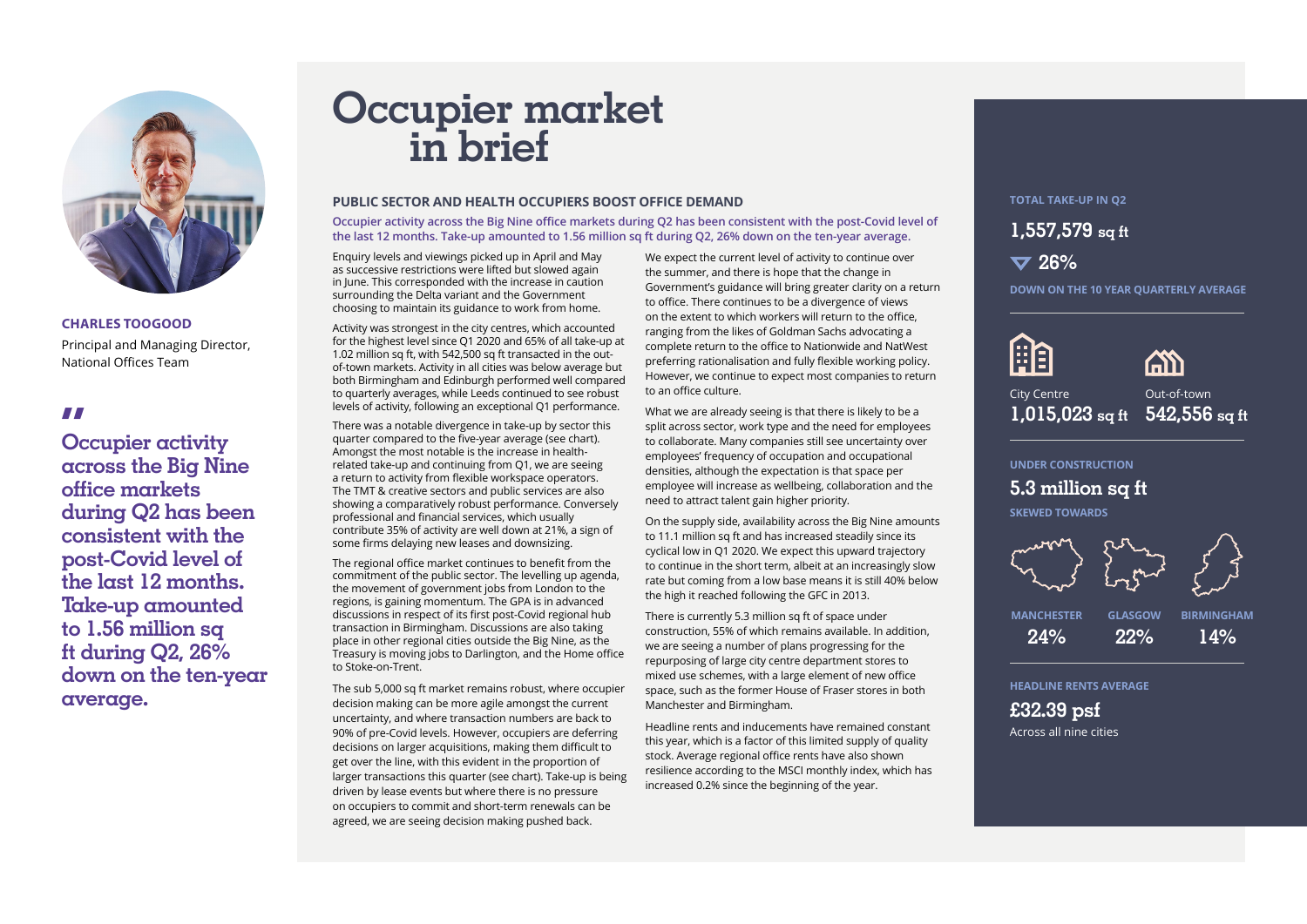## **Occupier data**

### **City Centre Out-of-town**

## **TOTAL TAKE UP IN Q2 TOTAL TAKE UP IN Q2**



| City           | <b>Property</b>                  | Occupier                           | Sq ft  |
|----------------|----------------------------------|------------------------------------|--------|
| <b>Bristol</b> | <b>Bridgewater</b><br>House      | <b>BBC Studios</b>                 | 60.251 |
| Birmingham     | Mailbox                          | IWG                                | 50,000 |
| Leeds          | St George<br>House               | Global<br><b>Banking</b><br>School | 41,097 |
| Birmingham     | Broadway,<br><b>Broad Street</b> | <b>Binding Site</b>                | 36.038 |
| Glasgow        | 200 Renfield<br>Street           | Instant<br>Managed<br>Offices Ltd  | 35,787 |

 $\bullet$  Q2 2021  $\bullet$  10 year quarterly average

### **HEADLINE RENTS (£PSF)**

| Location       | Rent $(E)$<br>Q2 2021 | <b>Rent free</b><br>(mths on 10 yr term) | Net effective<br>rent* $(E)$ | Net effective rent $(E)$<br>Q2 2020 |
|----------------|-----------------------|------------------------------------------|------------------------------|-------------------------------------|
| Edinburgh      | 37.00                 | 15.00                                    | 33.30                        | 33.30                               |
| <b>Bristol</b> | 38.50                 | 21.00                                    | 32.73                        | 31.06                               |
| Manchester     | 38.50                 | 26.00                                    | 31.12                        | 30.11                               |
| Glasgow        | 34.50                 | 15.00                                    | 31.05                        | 31.05                               |
| Birmingham     | 37.00                 | 24.00                                    | 30.53                        | 28.46                               |
| Leeds          | 33.00                 | 24.00                                    | 27.23                        | 26.40                               |
| Newcastle      | 26.00                 | 18.00                                    | 22.75                        | 22.75                               |
| Cardiff        | 25.00                 | 18.00                                    | 21.88                        | 21.88                               |
| Liverpool      | 22.00                 | 27.00                                    | 17.60                        | 17.74                               |
| Average        | 32.39                 | 20.89                                    | 27.57                        | 26.97                               |

\*including rent free period less three month fit-out.

# 1,015,023 sq ft  $\blacktriangledown$  23% compared to the ten year quarterly average **542,556** sq ft  $\blacktriangledown$  31% compared to the ten year quarterly average



 $\bullet$  Q2 2021  $\bullet$  10 year quarterly average

| City       | Property                                        | <b>Occupier</b>            | Sq f <u>t'</u> |
|------------|-------------------------------------------------|----------------------------|----------------|
| Manchester | Pacific House,<br>Atlas Business<br>Park        | Mitie                      | 33,567         |
| Manchester | The Vic                                         | Tech<br>Mahindra           | 16,220         |
| Leeds      | Anglia House,<br>Holly Park Mills,<br>Calverley | Pure<br>Technology         | 14,154         |
| Cardiff    | Fountain House, GenMed<br>St Mellons            | Limited                    | 12,266         |
| Leeds      | Apson House,<br>Colton Mill<br>Office Park      | First Locate<br>UK Limited | 12,100         |

### **HEADLINE RENTS (£PSF)**

| Location       | Rent (£psf)<br>Q2 2021 | Rent (£psf)<br>Q2 2020 |
|----------------|------------------------|------------------------|
| Birmingham     | 26.00                  | 26.00                  |
| Leeds          | 24.75                  | 24.75                  |
| Manchester     | 24.00                  | 24.00                  |
| Edinburgh      | 24.00                  | 22.00                  |
| <b>Bristol</b> | 23.50                  | 23.50                  |
| Newcastle      | 16.95                  | 16.95                  |
| Glasgow        | 16.50                  | 16.50                  |
| Cardiff        | 15.50                  | 15.00                  |
| Liverpool      | 14.00                  | 14.00                  |
| Average        | 20.58                  | 20.30                  |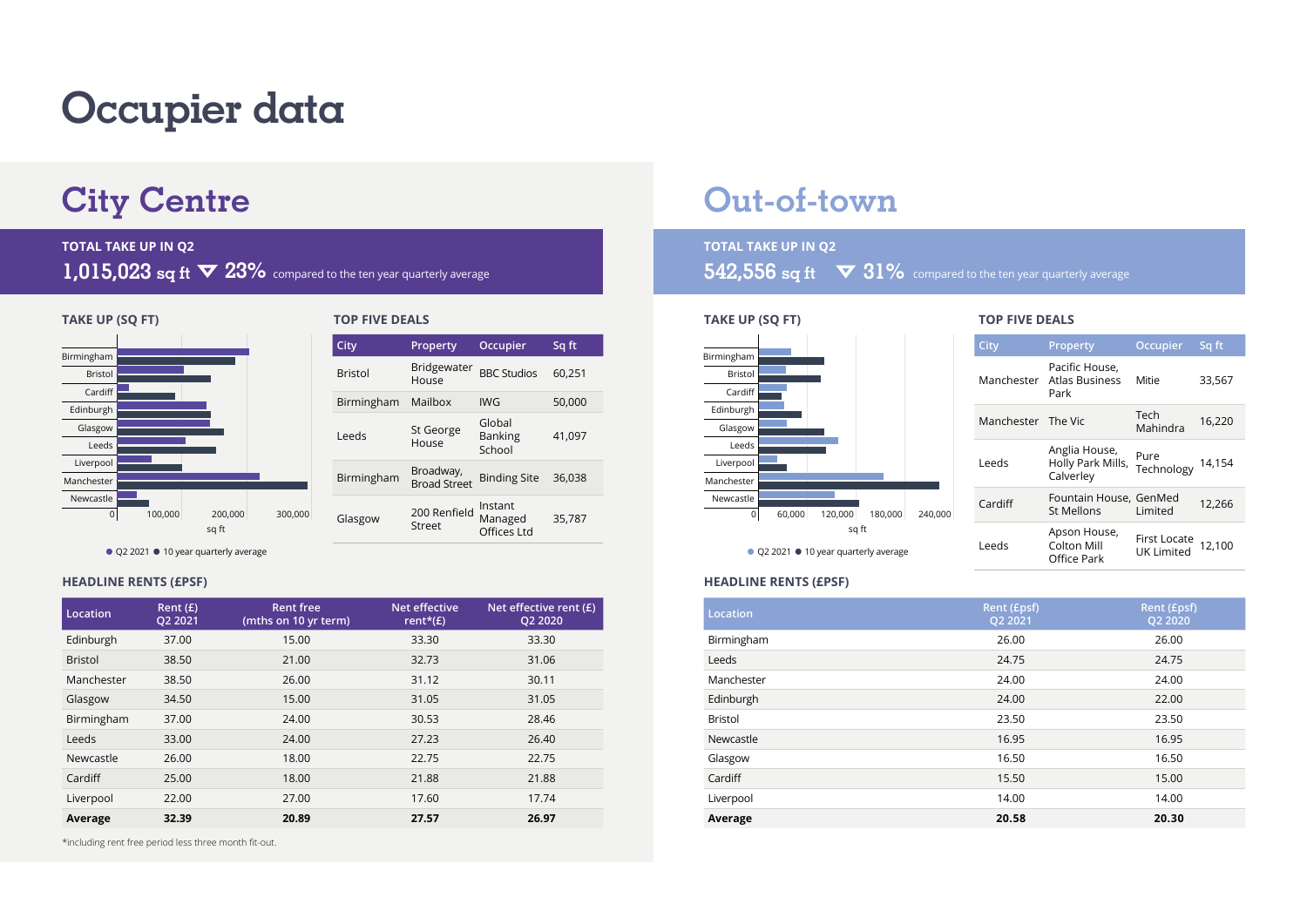# **Occupier charts**



**ANNUAL TAKE UP QUARTERLY TAKE-UP**





#### **HEADLINE RENTS**



 $\bullet$  Headline rents  $\bullet$  Net effective rents

### **CC AND OOT TAKE-UP**

 $\Omega$ 0.5M 1M 도 1.5M<br>S

2M 2.5M 3M 3.5M



Q2 2017 Q3 2017 Q4 2017 Q1 2018 Q2 2018 Q3 2018 Q4 2018 Q1 2019 Q2 2019 Q3 2019 Q4 2019 Q1 2020 Q2 2020 Q3 2020 Q4 2020 Q1 2021 Q2 2021

 $\bullet$  Out-of-Town  $\bullet$  City Centre  $\bullet$  Ten year quarterly average

**BIG NINE CITY CENTRE AVAILABILITY**



 $\bullet$  H1 2021  $\bullet$  Ten year half yearly average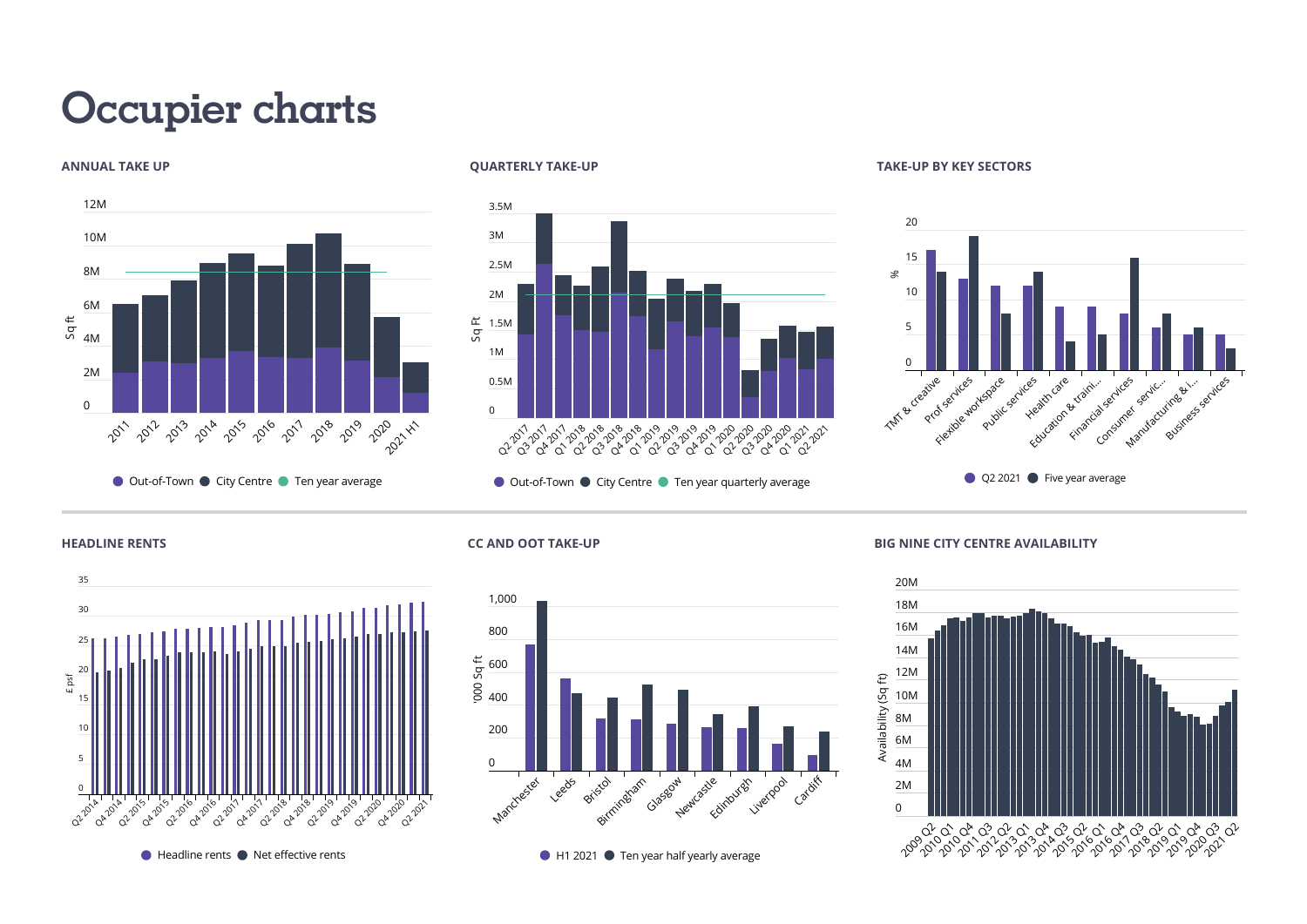

**MARK WILLIAMS**

Principal and Managing Director, Regional Investment

**II**<br>Investment volumes **are holding up well across the Big Nine cities. Total investment volumes during Q2 amounted to £628 million, 8% up on the ten-year average of £584 million.**

### **Investment market in brief**

### **LARGE INVESTMENT TRANSACTIONS DRIVEN BY OVERSEAS BUYERS**

**Investment volumes are holding up well across the Big Nine cities. Total investment volumes during Q2 amounted to £628 million, 8% up on the ten-year average of £584 million. This brings volumes for the past 12 months to £2.3 billion, which is in line with the ten-year average.**

Q2 included the sale of Blythe Valley Business Park for £170 million (with the office element estimated at £130 million), one of the largest transactions of the past two years. It was bought by Singaporean investors Frasers Property Ltd, recent purchasers of several business parks.

There were a handful of deals at circa £80 million including The Headrow, Broad Gate in Leeds; 8 First Street in Manchester and New Uberior House in Edinburgh. There were two further deals over £50 million in Manchester at New Victoria and Windmill Green. As a result, Manchester led investment volumes for the quarter, followed by Birmingham, thanks to the Blythe Valley deal. These two cities have also seen the most activity for the last 12 months, accounting for £572 million and £430 million respectively, followed by Bristol (£390 million), Edinburgh (£291 million) and Leeds (£260 million).

Overseas investors and UK property companies were the most active at the larger end of the market during Q2 and accounted for 59% and 32% of volumes respectively. This is the continuation of a trend over the past 12 months, with very little institutional investment since Covid.

While the number of transactions has fallen by about a third over the past 15 months, there remains an enormous amount of active domestic and global capital waiting to be deployed in commercial real estate. However, given the uncertainty of the last year there continues to be a mismatch between vendor and buyer expectations, which means deals are taking longer to complete.

There continue to be very few forced sellers of offices, like there was during the GFC and therefore little repricing of assets. Yields for prime stock continue to remain relatively stable across the Big Nine, at an average of 5.36%, which compares to 5.33% 12 months ago. According to the MSCI monthly index, average equivalent yields for all regional offices have softened slightly over the same time period, at 7.69% in June, compared to 7.46% in December and 7.29% 12 months ago.

Q3 activity has started well with 320,000-sq ft 3-4 Piccadilly Place in Manchester under offer for £142.5 million to Longmead Capital at a yield of 6.35%. As occupiers and investors continue to favour grade A buildings, we expect the yield gap between prime and secondary property to increase, particularly as the appetite for quality buildings is being constrained by a lack of stock. Also, prime, well located space that is adaptable to change of use is sought after.

### **TOTAL FOR Q2**

**£628 million**

### **8% UP ON THE 10 YEAR QUARTERLY AVERAGE**



**COMPANY 10%**

闺 自

### **VOLUMES BY INVESTOR TYPE**





**UK PROPERTY OVERSEAS INVESTOR 59%**

**OTHER 8%**

**PRIME YIELD PREVIOUS PEAK (2007)**

**4.75% 4.50%**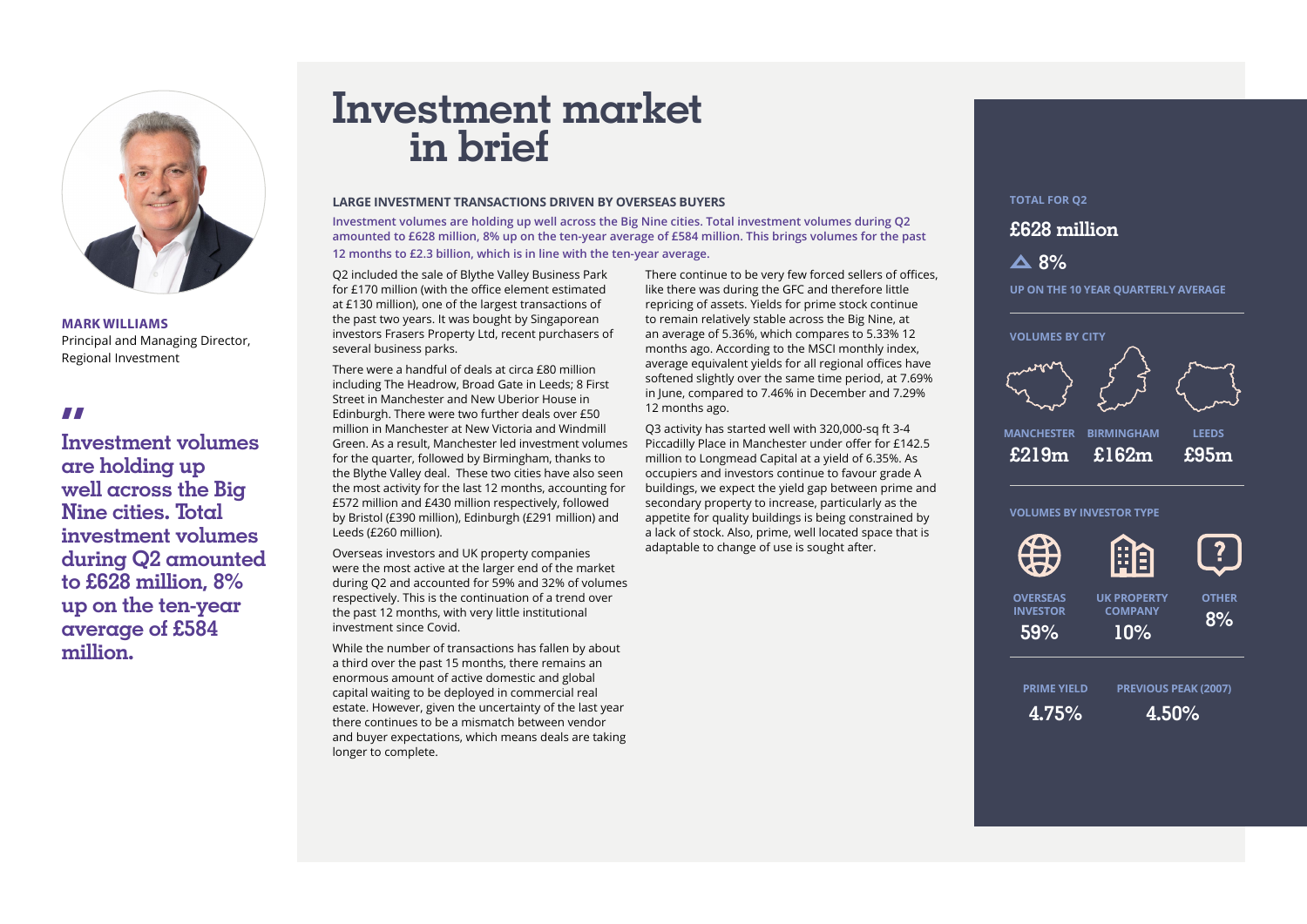## **Investment data**

### **TOTAL INVESTMENT VOLUMES**

(previous quarter – Q1 2021)

(a year ago – Q2 2020)

(ten year quarterly average)

Compared to: **£276m**

**£114m** 

**£584m** 

**Q2 2021 £628 million**

250

200

150 <u>150</u><br>≡ milli<br>⊕ 100

50

0

Marchester

Birmingham

Leeds

Edinburgh

Glasgow

● 2021 O2 ● 12 months quarterly average ● Ten year quarterly average

Cardiff

### **INVESTMENT VOLUMES BY CITY ANNUAL INVESTMENT VOLUMES**



 $\bullet$  Overseas  $\bullet$  Domestic  $\bullet$  Ten year average

### **INVESTMENT VOLUMES BY QUARTER TOP FIVE DEALS – Q2 2021**



Liverpool

Newcastle

Bristol

| Date     | <b>Property</b>           | City       | Purchaser                                         | Vendor                                     | Price<br>(f.m) | <b>NIY (%)</b> |
|----------|---------------------------|------------|---------------------------------------------------|--------------------------------------------|----------------|----------------|
| $ un-21$ | <b>Blythe Valley Park</b> |            | Birmingham Frasers Property Ltd IM Properties Plc |                                            | 130            | 6.09           |
| Apr-21   | Broad Gate, Headrow Leeds |            | Revcap                                            | Northwood<br>Investors                     | 85             | 7.00           |
| Apr-21   | First Street, 8           | Manchester | <b>Ashtrom Properties</b><br>UK                   | PATRIZIA Immobilien<br>AG. GMPVF           | 82             | 5.65           |
| $Mav-21$ | New Uberior House         | Edinburgh  | Union Investment                                  | MAS Real Estate,<br>Roebuck Asset<br>Mngmt | 79             | N/A            |
| $ un-21$ | New Victoria<br>(phase 2) | Manchester | Morgan Capital                                    | Muse Developments<br>Ltd                   | 60             | N/A            |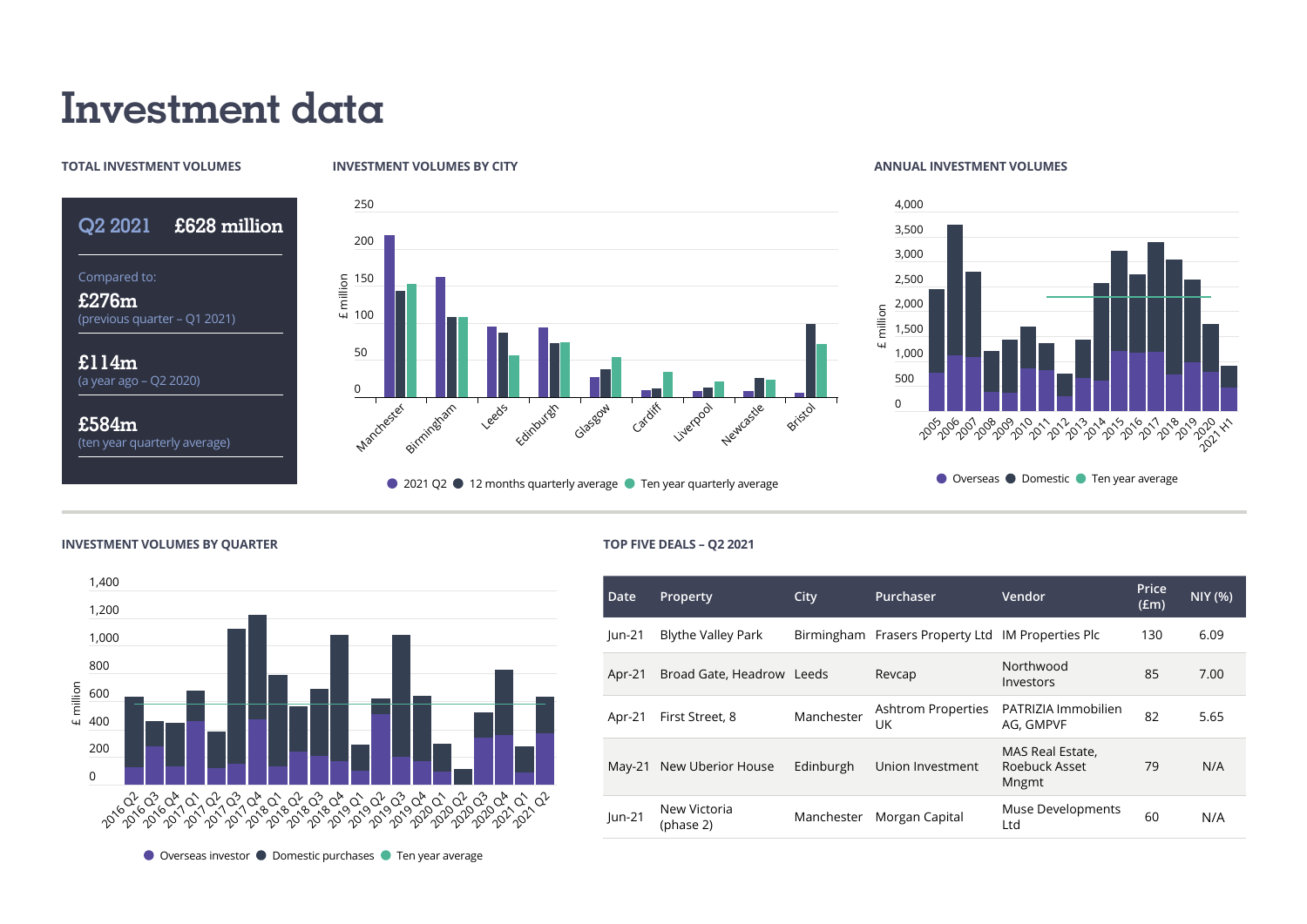### **Investment data**

| <b>PRIME CITY CENTRE YIELDS</b> | <b>REGIONAL OFFICE YIELDS VS 10 YEAR GILTS</b> | <b>AVERAGE PRIME YIELD</b> |
|---------------------------------|------------------------------------------------|----------------------------|
|---------------------------------|------------------------------------------------|----------------------------|







### **INVESTOR VOLUMES BY PURCHASER TYPE: 12 MONTHS TO Q2 2021**



### **INVESTOR VOLUMES BY PURCHASER TYPE:**

**Q2 2021**



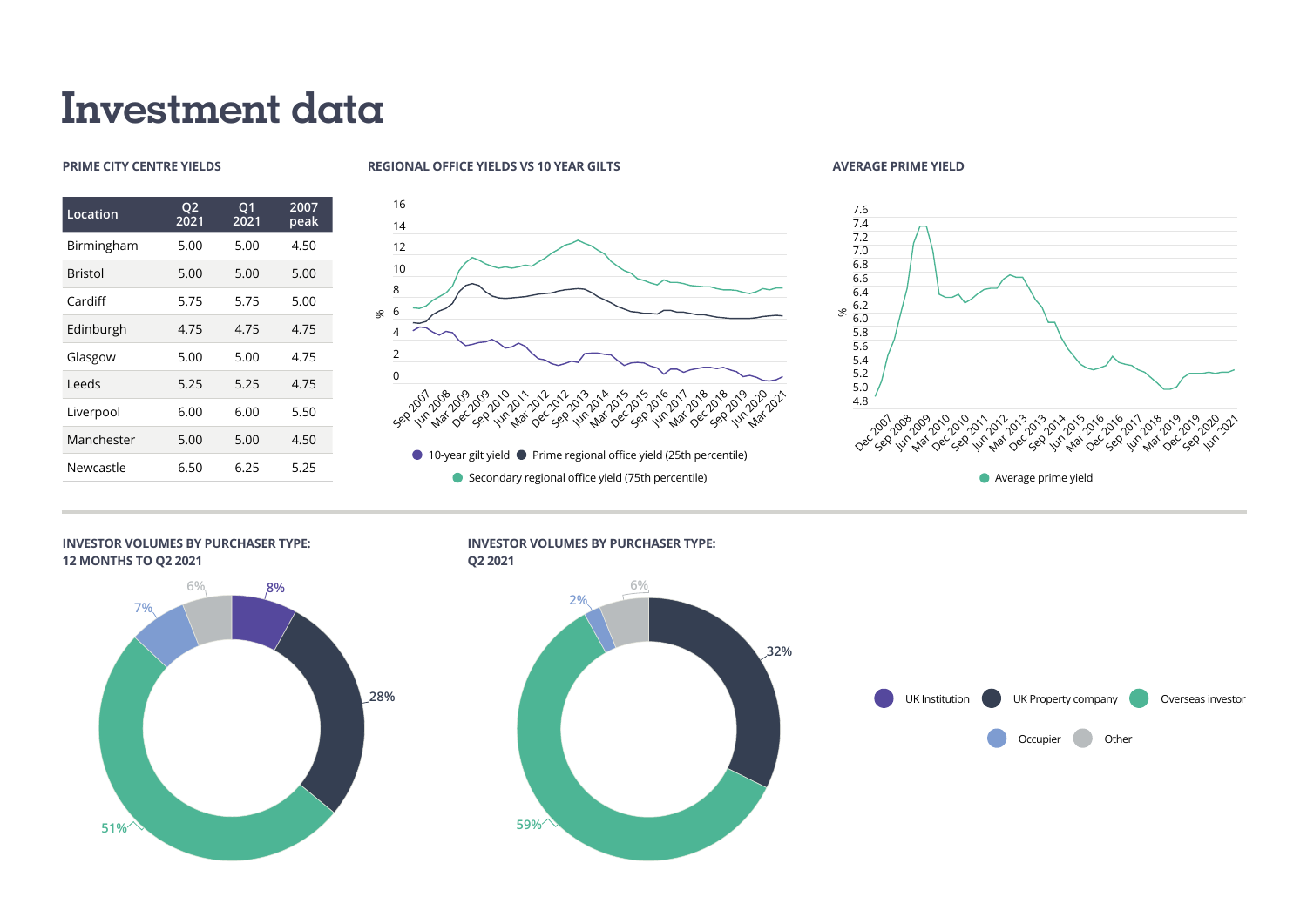# **Birmingham**

**Take-up activity in Birmingham city centre amounted to 203,499 sq ft during Q2, 12% above the ten-year average and the strongest activity post Covid, which included a number of medium sized transactions.**

The largest deal this quarter was IWG Spaces committing to 50,000 sq ft at M7's Mailbox on a management agreement basis. Given occupiers' desire for greater flexibility, enquiries and viewing activity from flexible workspace providers has increased in recent months and having been severely affected by Covid, this is the first significant flexible workspace deal since 2019.

Among the deals were 36,038 sq ft to medical research firm the Binding Site on Broad Street and three lettings to the public sector: 28,267 sq ft to Commonwealth Games, 17,885 sq ft to the British Transport Police Authority and 10,161 sq ft to the Office of the Public Guardian.

Over the next 12 months, there are some large and notable inward investor occupiers that will commit to Birmingham: The Government will shortly announce its preferred location for a 200,000 sq ft third hub, which will be occupied by 2025. Goldman Sachs is also looking at its preferred location for 50,000 sq ft of premium space but in the meantime has agreed to take 7,000 sq ft on a short-term basis at WeWork's 55 Colmore Row.

In terms of development opportunities, two UK institutions have brought refurbishment schemes to the market. Aviva is selling a major 170,000 sq ft refurbishment opportunity at Colmore Gate and Legal and General are reviewing a short list of purchasers for House of Fraser, for a mixed-use strategic office-led redevelopment opportunity, with possible residential and hotel use.

Overall availability remains historically low, increasing by 12% from its cyclical low level a year ago. Grade A supply will increase this year as two schemes are due to complete: 228,000 sq ft 103 Colmore Row, where 198,000 sq ft is available and 110,000 sq ft STEAMhouse is pre-let to Birmingham City University with 32,000 sq ft available for corporate occupiers. In addition, the speculative 280,000 sq ft 1 Centenary Way, Paradise and CBREGi's major refurbishment of 8/10 Brindleyplace (213,000 sq ft) are due for completion towards the end of 2022.

### **TOP FIVE DEALS Q2**

| <b>Property</b>                                         | CC / OOT | Sq ft  | Occupier                                  |
|---------------------------------------------------------|----------|--------|-------------------------------------------|
| Mailbox                                                 | CC       | 50,000 | IWG                                       |
| Broadway, Broad Street                                  | CC       | 36,038 | <b>Binding Site</b>                       |
| 6 Brindleyplace                                         | CC       | 28.267 | <b>Commonwealth Games</b>                 |
| Baskerville House                                       | CC       | 17,885 | <b>British Transport Police Authority</b> |
| 2620 Kings Court,<br><b>Birmingham Business</b><br>Park | OOT      | 11.701 | <b>Rivus</b>                              |

### **KEY SECTOR ACTIVITY: 12 MONTHS TO Q2 2021**



**TAKE-UP**

 $\Omega$ 200,000 400,000 600,000 800,000 1,000,000 1,200,000 1,400,000 1,600,000

Sq Ft

2011

 $20^2$ 

2013

**2014** 

```
Flexible workspace
A
      15%
```
 $\pi$ **14%**

Retail & Leisure

### **AR** A City Centre Out-of-town **203,499 sq ft 39,970 sq ft HEADLINE RENT** City Centre Out-of-town **£37 per sq ft £26 per sq ft UNDER CONSTRUCTION 753,000 sq ft**



**Q2 TAKE-UP**

**0%** prelet





2016

2017

2018

2019

2020 2021 +1

2015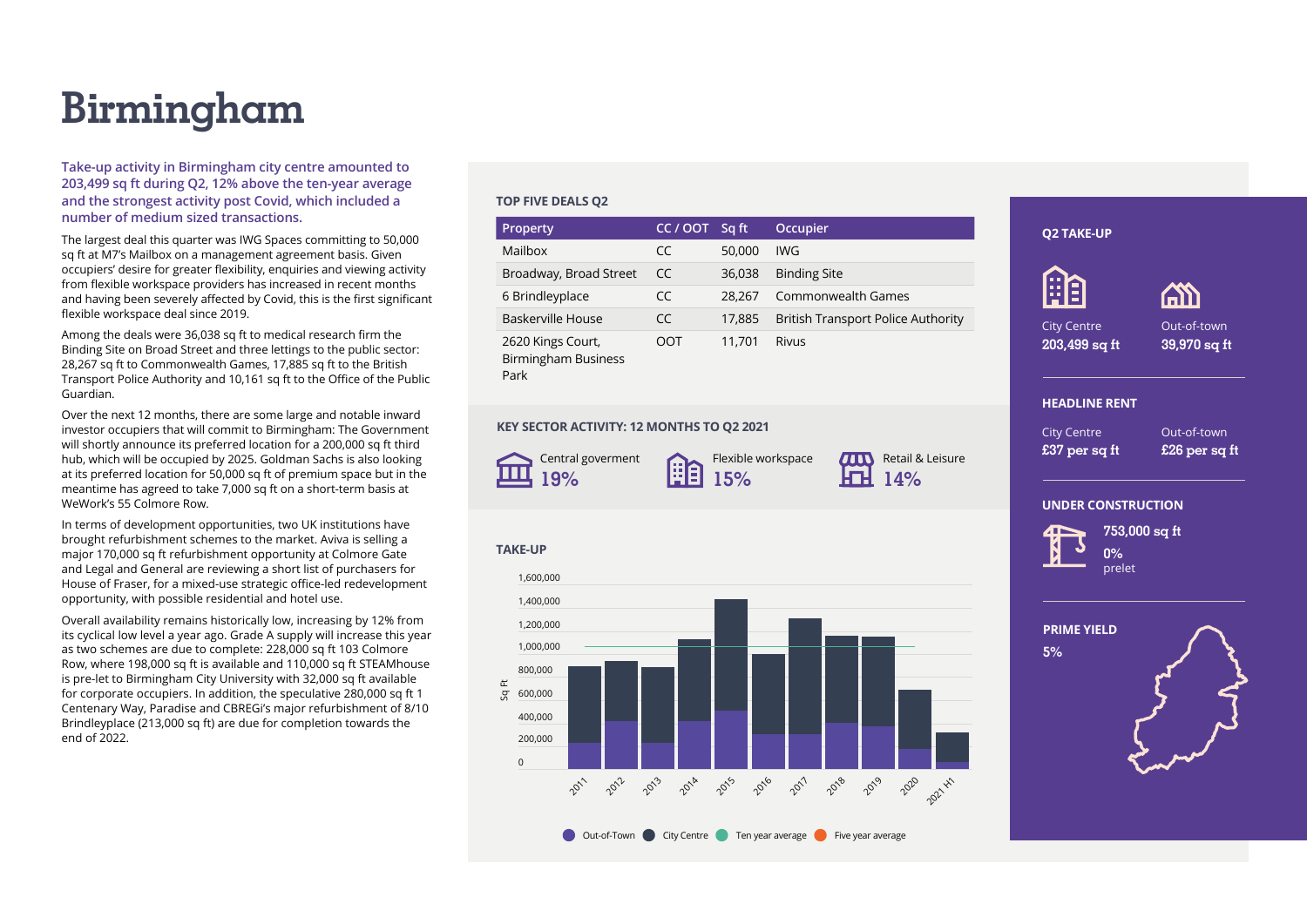### **Bristol**

**The BBC has headlined office activity in Bristol city centre by taking 60,251 sq ft at Bridgwater House, Finzels Reach recently vacated by EDF. This was by far the largest deal of the quarter as take-up amounted to 103,498 sq ft in the city centre and 33,259 sq ft out-of-town, 28% and 19% below respective ten-year averages, but positive in the light of the ongoing pandemic and high levels of working from home.**

Aside from the BBC deal there were a handful of transactions around 5,000 sq ft, which included lettings to surveyors Hartnell Taylor Cook and recruitment consultant Sanderson in the city centre and Countryside Properties Limited at Harlequin Business Park.

Enquiries and viewings picked up early in the quarter to the highest level for a year, but take-up activity was tempered by the guidance to work from home up until the 19th July. We do expect to see an improvement in the depth of deals with the lifting of the formal work from home advice, although we anticipate a phased return. However, we are also observing a number of professional services firms favouring hybrid working and downsizing their space requirements, with banks and lawyers most notable.

As a result, availability is on an upward trajectory since its cyclical low at the end of 2019, although it remains less than half the 2012 high, meaning Bristol remains well placed to bounce back following the end of lockdown restrictions. New supply coming through includes One Portwall Square and Halo at Finzels Reach, both of which will complete later this year. Completing in 2022 and 2023 are CEG's 184,000 sq ft EQ development and the next phase of Assembly 120,000 sq ft Assembly B&C, Temple Way, which is now on site.

The market received a further boost with the recent announcement that Legal & General have agreed terms with Bristol City Council to invest £350 million in a major mixed-use development at Bristol Temple Island, and a public consultation is expected soon on the scheme that will include a conference centre, hotel, 550 new homes and two grade A office buildings.

### **TOP FIVE DEALS Q2**

| Property                                      | CC / OOT | Sq ft  | Occupier                             |
|-----------------------------------------------|----------|--------|--------------------------------------|
| <b>Bridgewater House</b>                      | CC       | 60.251 | <b>BBC Studios</b>                   |
| Nightingale House                             | CC       | 5,970  | Hartnell Taylor Cook                 |
| H2 Harlequin Office<br>Park                   | OOT      | 5.541  | Countryside Properties UK<br>Limited |
| Building 340, Bristol<br><b>Business Park</b> | OOT      | 5,229  | Pearson Professional                 |
| Clifton Down House                            | CC       | 4.987  | Sanderson                            |

### **KEY SECTOR ACTIVITY: 12 MONTHS TO Q2 2021**



**TAKE-UP**

 $\Omega$ 

Sq Ft

200,000

 $20^7$ 

2012

2013

2014

2015

Out-of-Town City Centre Five year average Ten year average

2016

**2017** 

2018

2019

2020  $20^{22}$ 

400,000 600,000 800,000 1,000,000 1,200,000



**8%**

**£38.50 per sq ft £23.50 per sq ft** Legal services



Out-of-town **33,259 sq ft**

**偷的** 

### **UNDER CONSTRUCTION**

**HEADLINE RENT**

**Q2 TAKE-UP**

City Centre **103,498 sq ft**

**AA** 

City Centre



**648,000 sq ft 44%** prelet

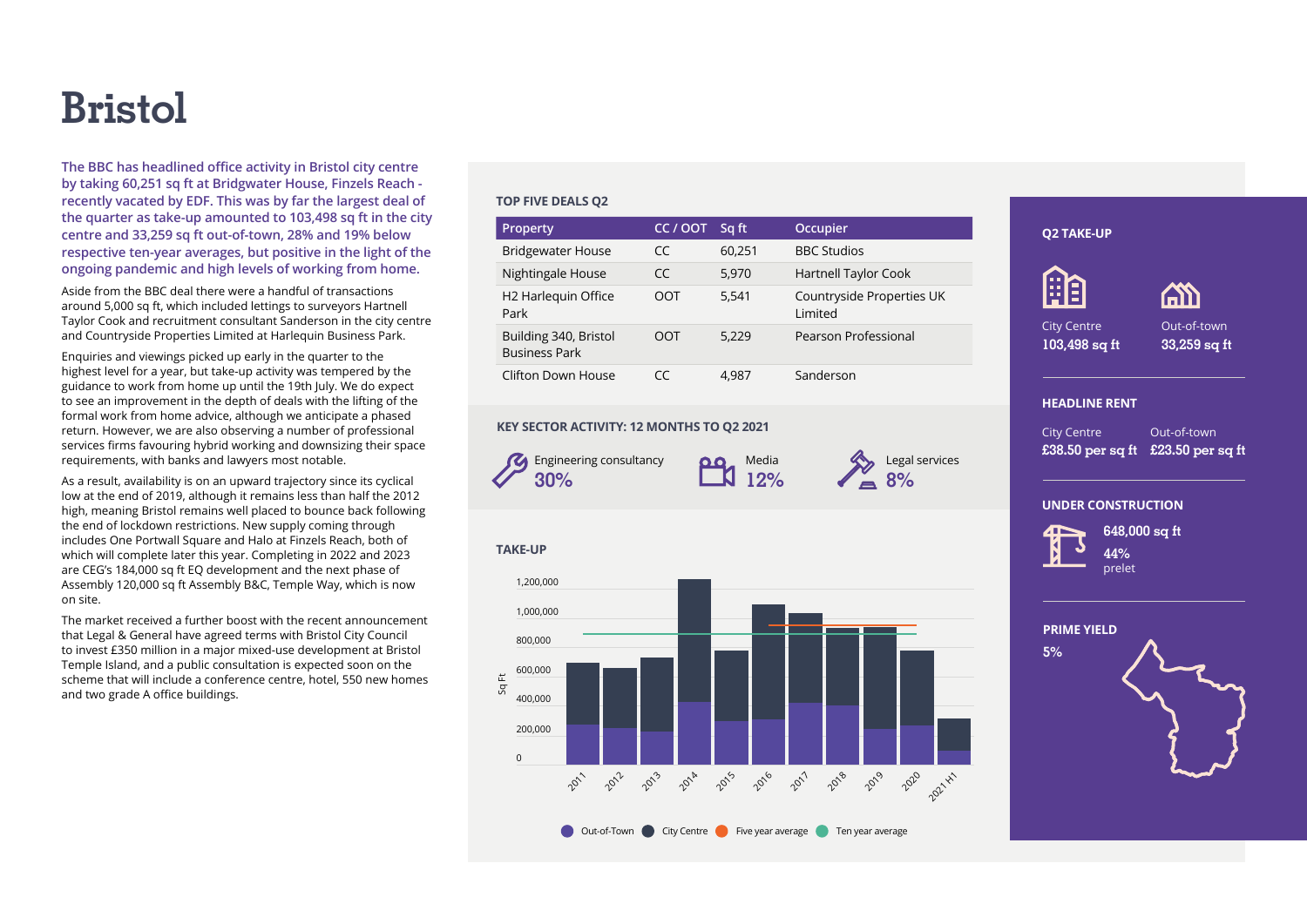### **Cardiff**

**There was over 130,000 sq ft of new enquiries in the Cardiff office market during June, predominantly agent led, which is the highest monthly level since Covid started. However, they have yet to translate into take-up, which continued at a subdued level during Q2.**

Take-up totalled 52,000 sq ft, 17,582 sq ft in the city centre and 34,433 sq ft out-of-town. For the second quarter in succession, the out-of-town market has outperformed the city centre, where all deals greater than 5,000 sq ft occurred.

The key office transactions were in the healthcare sector in St Mellons - 12,266 sq ft to GenMed Limited at Fountain House and 6,651 sq ft to Ludlow Street Healthcare at St Mellons Business Park, where Shaw Healthcare also took 5,780 sq ft at the beginning of the year.

City centre availability has significantly increased over the past 12 months from 550,000 sq ft in June 2020 to 825,000 sq ft in 2021, with a number of companies releasing 'grey space' back to the market. However, it is still at a relatively low level historically. There will be 109,000 sq ft of new space coming forward next year when JR Smart completes the John Street office development. We also expect Rightacres to start on site this year on the 60,000 sq ft Brewhouse at its latest development Central Quay, the former Brains brewery site.

Headline rents remain at £25 psf, with rent free periods at 18 months on a ten-year term.

### **TOP FIVE DEALS Q2**

| <b>Property</b>                                     | CC / OOT | Sq ft  | Occupier                        |
|-----------------------------------------------------|----------|--------|---------------------------------|
| Fountain House, St Mellons                          | OOT      | 12.266 | <b>GenMed Limited</b>           |
| 11 & 12 Neptune Court                               | OOT      | 8.388  | Confidential                    |
| Castleton Court, St Mellons<br><b>Business Park</b> | OOT      | 6.651  | Ludlow Street Healthcare        |
| 2 Caspian Point                                     | CC.      | 3,258  | Dept of Foreign Affairs Ireland |
| 5 Callaghan Square                                  | CC       | 3.240  | Confidential                    |

### **KEY SECTOR ACTIVITY: 12 MONTHS TO Q2 2021**



**TAKE-UP**

300,000 400,000 500,000 600,000 700,000 800,000

Sq Ft

Health and social ca 毘 **12%**

| are |  |
|-----|--|
|     |  |

entral goverment **10%**

### **Aa ASS** Out-of-town City Centre **17,582 sq ft 34,433 sq ft HEADLINE RENT**

**Q2 TAKE-UP**

City Centre **£25 per sq ft**

Out-of-town **£15.50 per sq ft**

### **UNDER CONSTRUCTION**



**227,000 sq ft 53%** prelet

**PRIME YIELD**

**5.75%**



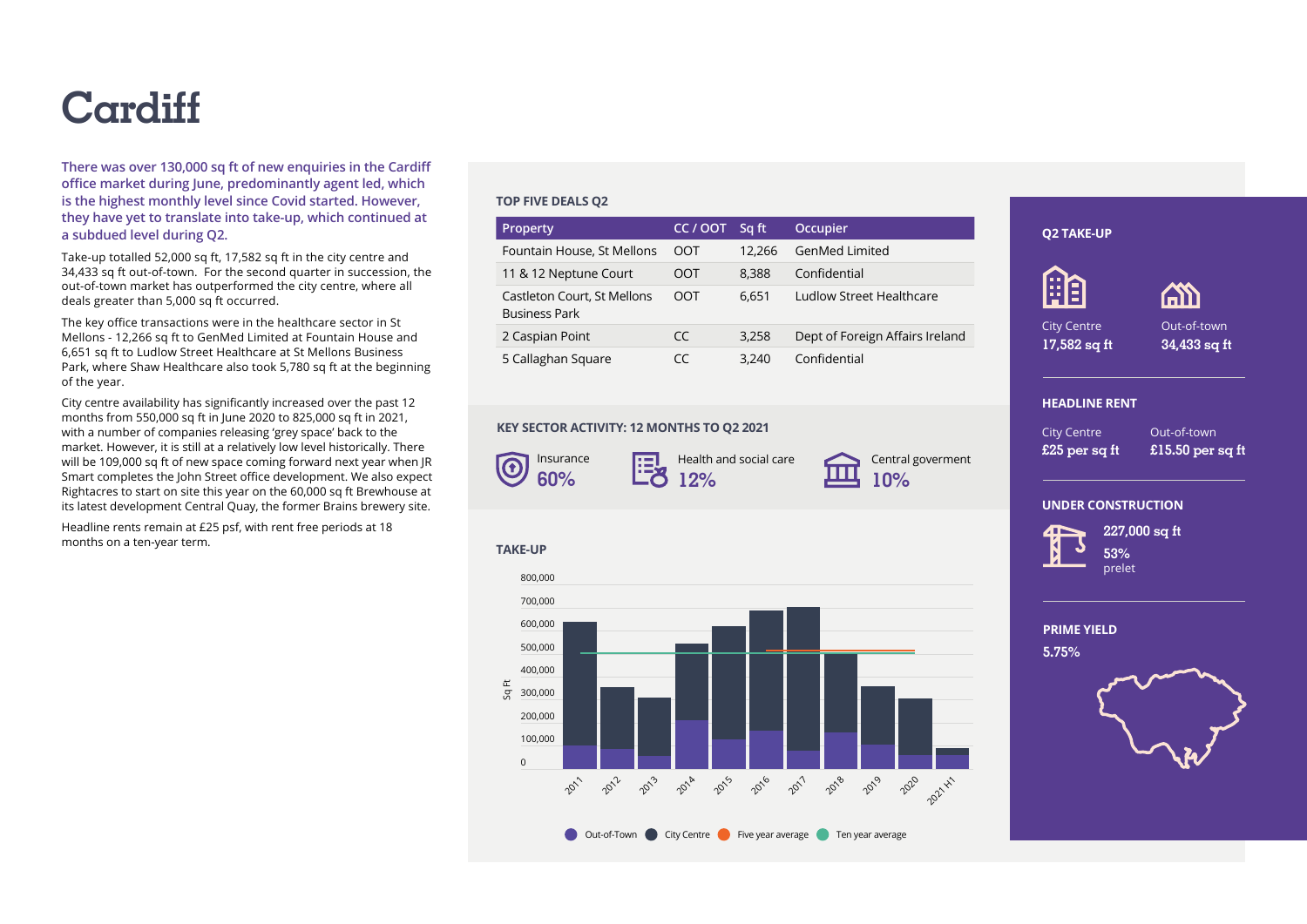# **Edinburgh**

**Edinburgh has seen a healthy level of activity during Q2 which is particularly focussed on the city centre. City wide office take-up totalled 153,992 sq ft with 137,705 sq ft recorded in the city centre. This is only marginally down on the ten-year average by 4% and the largest number of deals since Q4 2018. The out-of-town market saw 32,131 sq ft of take-up.**

The largest deal of the quarter was an assignment to financial services company FNZ of 20 West Register Street from Baillie Gifford, who originally pre-leased the building. FNZ will occupy 28,974 sq ft, with the remaining 28,728 sq ft sub-let over 3 floors to Scottish Ministers. The public sector has been the most active sector this year following these two deals, 11,353 sq ft to the Nursing and Midwifery Council at 10 George Street and a further 10,414 sq ft deal to Scottish Ministers in Q1.

Similar to other cities there was an increase in enquiries and viewings during the quarter, as well as a number of pre-let discussions - a clear indication that occupiers are now focussing on their return to office strategies.

Availability in the city centre has been increasing since its cyclical low two years ago but remains less than half the level recorded in the aftermath of the GFC. Broadly this is a reflection of new stock entering the market rather than occupiers releasing surplus accommodation. In terms of new space coming forward, Capital Square (54,000 sq ft available) completed in Q2 and 2 Freer Street (60,000 sq ft) has nearly completed.

We understand there is strong interest in M&G and QMile Group's 110,000 sq ft speculative development at Haymarket Square, due for completion next year. Ediston's mixed-use development 'New Town Quarter' is also now on site and includes 80,000 sq ft of office space.

The out-of-town market is starting to see more activity following a lacklustre 12 months and is expected to see an improvement in requirements later in the year, given the lack of availability in the city centre. Among the largest deals this quarter were 9,219 sq ft to Business Stream at 7 Lochside view, and two lettings at Orchard Brae House on the periphery of the city centre to Innis & Gunn and MBM Commercial.

In West Edinburgh, as space has returned to the market, developers have had the opportunity to refurbish stock. CEG's, comprehensive refurbishment of Verdant, 2 Redheughs Rigg in South Gyle completed in Q2 and provides circa 70,000 sq ft of available accommodation. Shelborn Asset Management' also completed the acquisition of Drummond House (243,000 sq ft) and Younger Building (90,000 sq ft) for redevelopment.

### **TOP FIVE DEALS Q2**

| <b>Property</b>         | CC / OOT | Sq ft  | Occupier                         |
|-------------------------|----------|--------|----------------------------------|
| 20 West Register Street | CC       | 28.974 | <b>FNZ</b>                       |
| 20 West Register Street | CC       | 18.314 | <b>Scottish Ministers</b>        |
| 10 George Street        | CC       | 11.353 | Nursing and Midwifery<br>Council |
| 20 West Register Street | CC       | 10.414 | <b>Scottish Ministers</b>        |
| 7 Lochside View         | OOT      | 9.219  | <b>Business Stream</b>           |

### **KEY SECTOR ACTIVITY: 12 MONTHS TO Q2 2021**



**TAKE-UP**

 $\Omega$ 

Sq Ft

200,000

 $20^1$ 

2012

2013

2014

400,000

600,000

800,000

1,000,000

Central government **11%**

Financial services - other **6%**

### City Centre **£37 per sq ft**

Out-of-town **£24 per sq ft**

Out-of-town **32,131 sq ft**

#### **UNDER CONSTRUCTION**



**470,000 sq ft 60%** prelet



**HEADLINE RENT**

**Q2 TAKE-UP**

City Centre **137,705 sq ft**

**AR** 



Out-of-Town City Centre Five year average Ten year average

2016

2017

2018

2019

2020  $20^{22}$ 

2015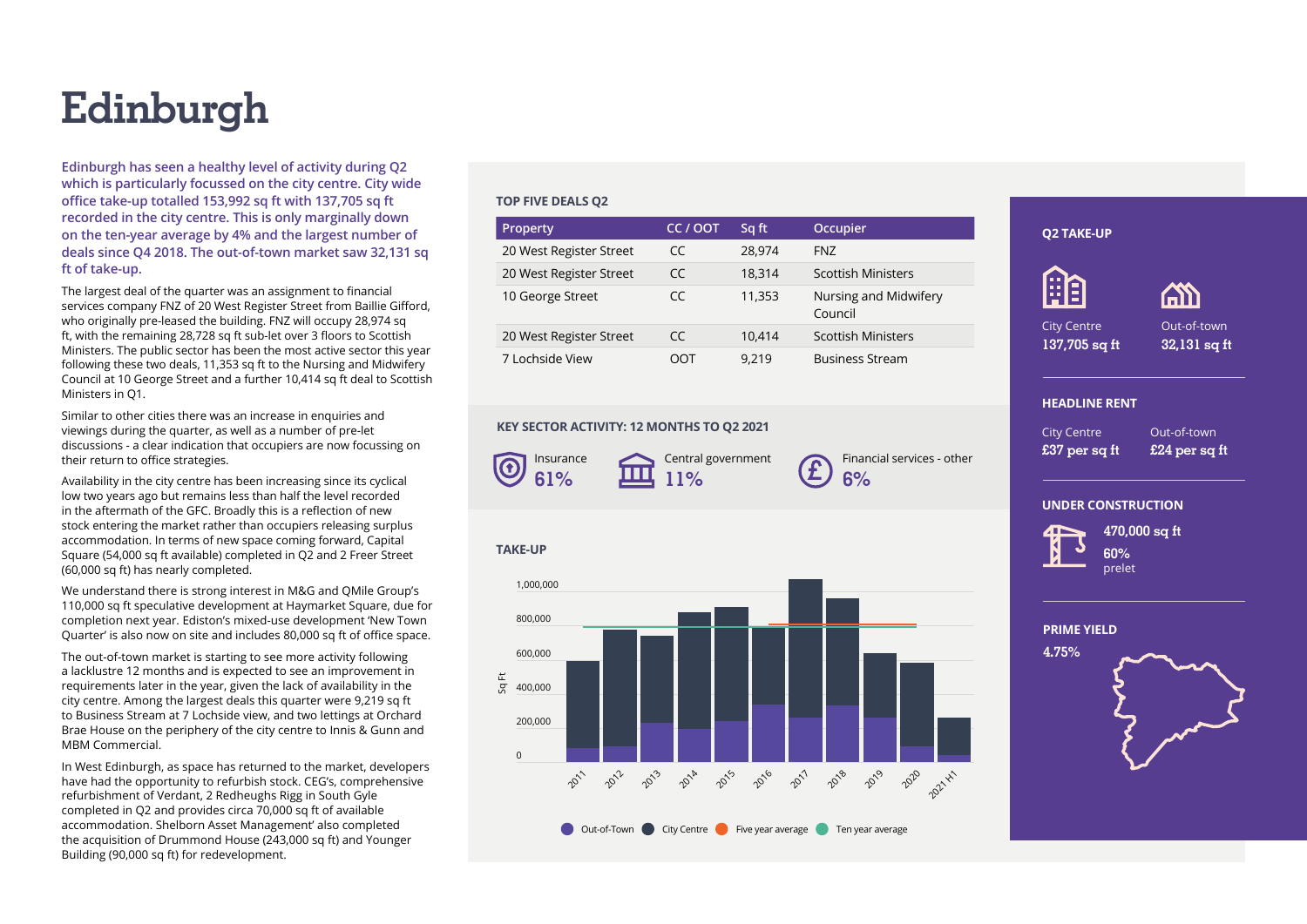# **Glasgow**

**Office occupiers are on the move in Glasgow. While there is still uncertainty over space requirements, businesses are having to make decisions and activity has increased during Q2. The city centre recorded the highest level of take-up since Q1 2020, which amounted to 142,821 sq ft, 13% down on the ten-year average, and a handful of notable deals are expected to complete during Q3.**

A number of lettings have been agreed on developments due to complete this year. At 177 Bothwell Street BNP Paribas has taken the 20,700 sq ft first floor at a headline rent of £34.50 psf and there is strong interest in the remaining space. Elsewhere, the top floor of Cadworks (10,000 sq ft) is under offer and Atkins is under offer on 20,000 sq ft at 2 Atlantic Square. Both these deals will fall into Q3.

Flexible workspace deals are returning to the regional markets and accounted for the largest deal of the quarter in Glasgow: 35,787 sq ft to Instant Managed Offices Ltd c/o DWP at 200 Renfield Street. With companies looking for greater flexibility in their leases, some are also looking for less space, such as DWF Solicitors, which has recently downsized from 18,500 sq ft at 110 Queen Street to 8,800 sq ft at the recently refurbished Sentinel. Meanwhile, NatWest Group has taken an assignation of DWF's former space at 110 Queen Street.

There remains a healthy level of new requirements. The Cabinet Office is looking for between 20,000 sq ft and 40,000 sq ft, engineering company Aecom have a requirement for 25,000 sq ft and power supplier Aggreko is looking for 15,000 sq ft. In addition, there are a number of sub-10,000 sq ft requirements looking to progress for which there is a growing amount of newly refurbished stock coming on stream, including 80,000 sq ft at 200 Broomielaw, 70,000 sq ft at 6 Atlantic Quay and the recently completed 85,000 sq ft at 55 Douglas Street.

Grade A space within the city remains at a premium with only 6,500 sq ft currently on the market but just over 200,000 sq ft of speculative space will soon complete, which includes 84,500 sq ft at Cadworks, 77,000 sq ft at 2 Atlantic Square and the remaining floors at 177 Bothwell Street. With no further new build stock in the pipeline, refurbishment space will satisfy further requirements looking for quality space.

### **TOP FIVE DEALS Q2**

| Property                    | CC / OOT | Sq ft  | Occupier                         |
|-----------------------------|----------|--------|----------------------------------|
| 200 Renfield Street         | CC       | 35,787 | Instant Managed Offices Ltd      |
| Ciytpoint 2, Tyndrum Street | CC       | 30,734 | Gap Group                        |
| 177 Bothwell Street         | CC       | 20.676 | <b>BNP</b>                       |
| 110 Queen Street            | CC       | 18.544 | National Westminster<br>Bank Plc |
| Sentinel                    | CC       | 8.844  | <b>DWF</b>                       |

### **KEY SECTOR ACTIVITY: 12 MONTHS TO Q2 2021**



**TAKE-UP**

IT & software 匪 **11%**

Legal services **15%**

### **AR** A City Centre Out-of-town **142,821 sq ft 34,497 sq ft HEADLINE RENT** City Centre Out-of-town **£34.50 per sq ft £16.50 per sq ft**

#### **UNDER CONSTRUCTION**



**Q2 TAKE-UP**

**1,181,500 sq ft 79%** prelet





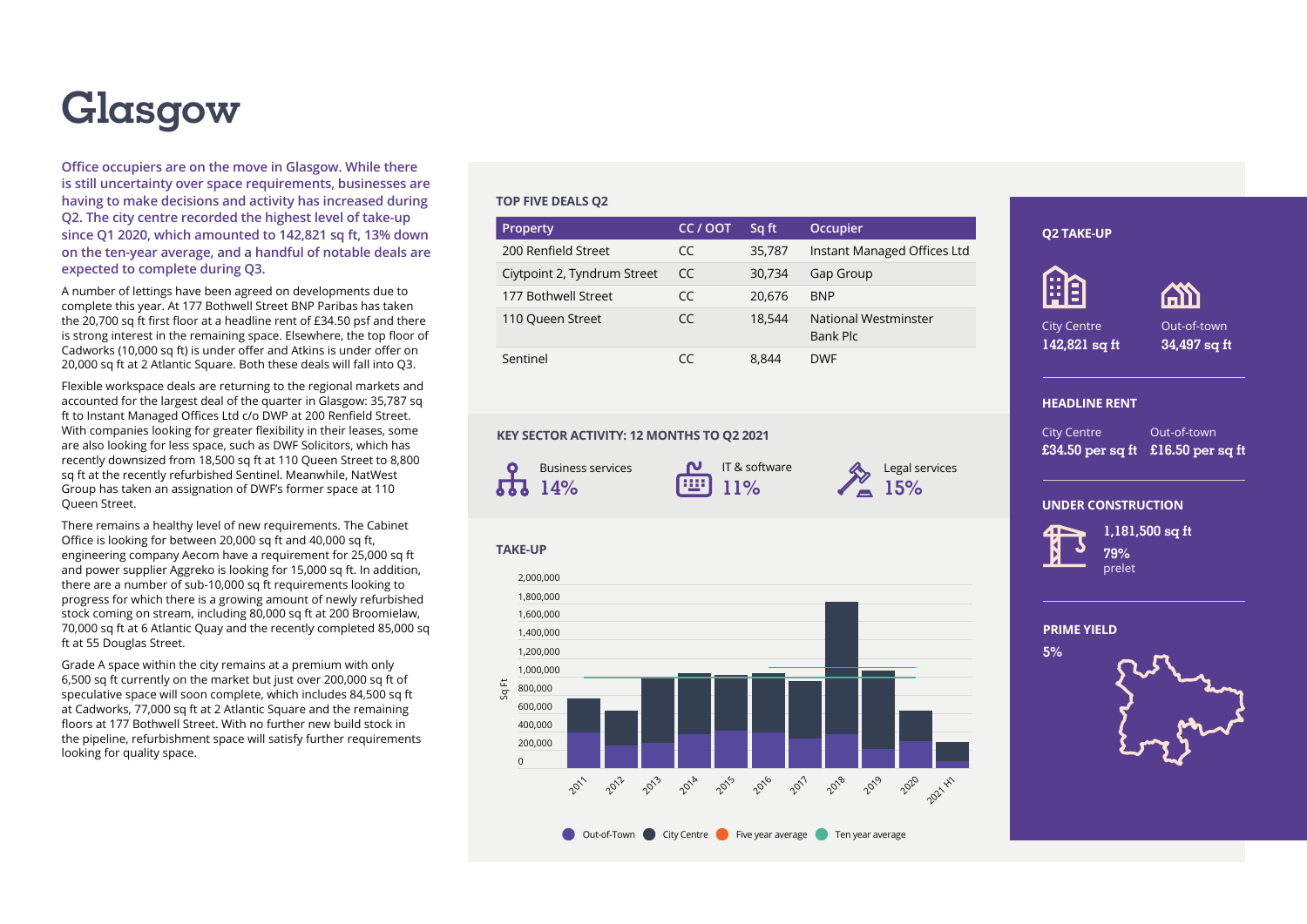### **Leeds**

**Take-up in the Leeds office market totalled more than 563,000 sq ft during the first half of 2021, 25% up on the H1 average, and surpassing the 2020 figure at the half year stage. Following the exceptional activity during Q1, Q2 take-up totalled 204,184 sq ft, 13% below the ten year quarterly average.**

City centre take-up amounted to 106,150 sq ft and was dominated by a 41,000 sq ft letting to the Global Banking School at St George House on a 15-year lease. Elsewhere a confidential occupier took 18,000 sq ft at Prospect House, 23 Sovereign Street and there were a handful of circa 5-7,000 sq ft lettings, including two at The Pinnacle.

City centre availability has increased to 855,000 sq ft, up from its cyclical low at the end of 2020 but is still 50% below the peak in 2016. However, grade A availability remains very low and is indicative of the lack of transactions for prime space during the quarter. There are no developments due to finish this year to add to quality supply but 244,000 sq ft 11 and 12 Wellington Place and 37,800 sq ft Globe Point at Temple will complete in 2022.

The out-of-town market performed the strongest when set against the ten-year average and there was a greater depth to the number of deals, totalling 36. These were led by 14,154 sq ft to Pure Technology at Holly Park Mills, Calverley and 12,100 sq ft to First Locate UK Limited at Apson House, Colton Mill Office Park.

### **TOP FIVE DEALS Q2**

| <b>Property</b>                           | CC/OOT | Sq ft  | Occupier                        |
|-------------------------------------------|--------|--------|---------------------------------|
| St George House                           | CC     | 41.097 | <b>Global Banking</b><br>School |
| Prospect House, 23 Sovereign Street       | CC     | 18,000 | Confidential                    |
| Anglia House, Holly Park Mills, Calverley | OOT    | 14.154 | Pure Technology                 |
| Apson House, Colton Mill Office Park      | OOT    | 12.100 | First Locate UK Ltd             |
| 1 East Parade                             | CC     | 7.440  | O Parks                         |

### **KEY SECTOR ACTIVITY: 12 MONTHS TO Q2 2021**

Financial services - other £ **22%**

Legal services

**E24.75 per sq ft** E24.75 per sq ft E24.75 per sq ft clear health & social care **11%**

City Centre **£33 per sq ft**

**Q2 TAKE-UP**

City Centre **106,150 sq ft**

**Aa** 

**HEADLINE RENT**

Out-of-town

Out-of-town **98,034 sq ft**

**ASS** 

### **UNDER CONSTRUCTION**



**282,721 sq ft 0%** prelet

**PRIME YIELD**



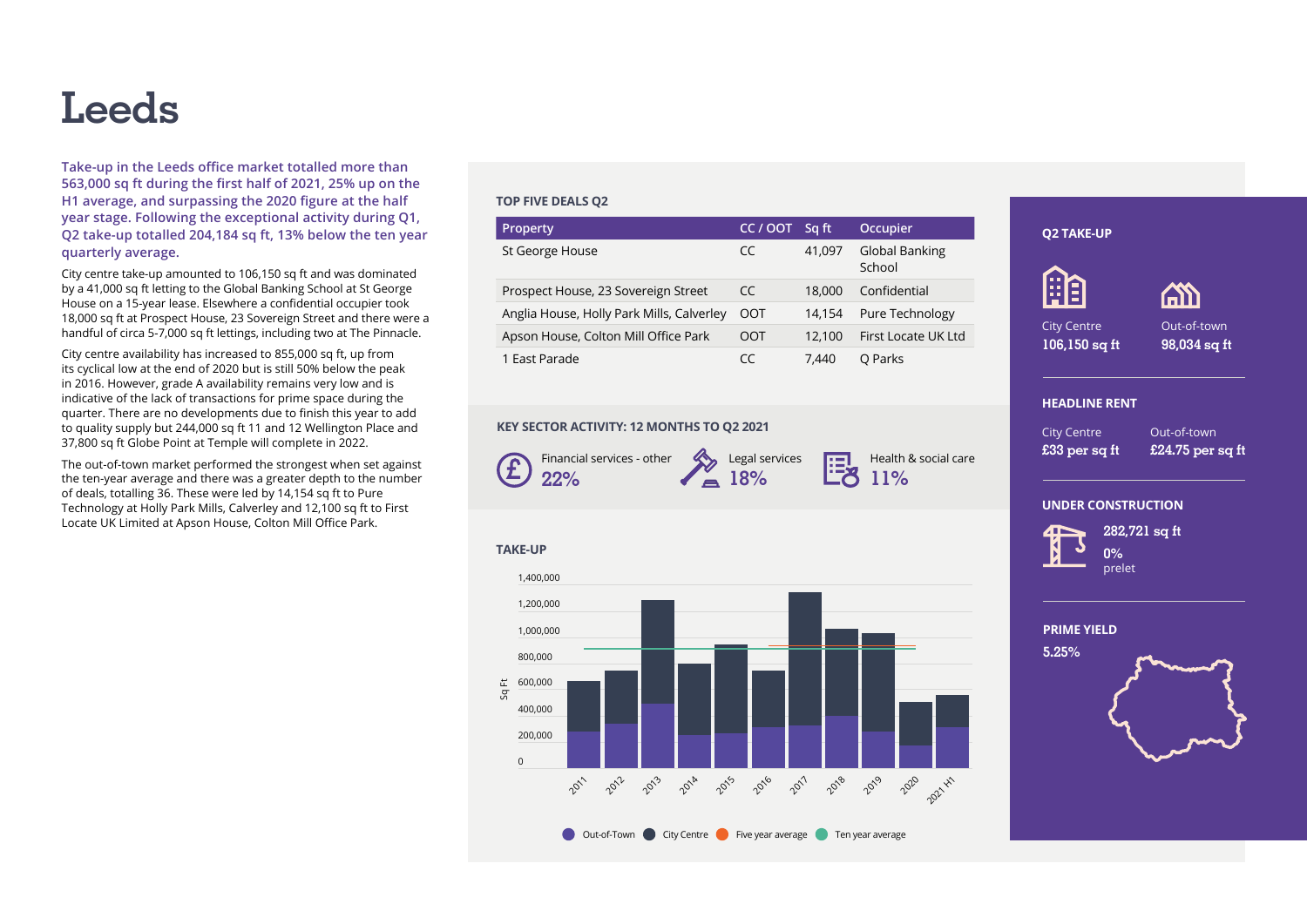# **Liverpool**

**Take-up in Liverpool amounted to 50,297 sq ft in the city centre and 23,277 out-of-town, which overall was 43% down on the ten-year average and broadly consistent with activity in Q1.**

There was a good depth to deals sub 10,000 sq ft with both takeup and the number of deals consistent with long term averages. However, many of the larger occupiers are taking longer to complete deals or are taking short term renewals while the Covid uncertainty persists. The largest deal in the city centre was 11,640 sq ft to lawyers Angelus Law and there were two further deals above 5,000 sq ft, including 7,480 sq ft to Origym at Exchange Court. In the out-of-town market PCR Covid testing supplier BioGrad agreed the largest letting of 7.240 sq ft at St Hughs in Sefton.

There are a number of active requirements in the market, the largest of which are Pinnacle (10,000-15,000 sq ft), LJMU (20,000- 35,000 sq ft) and Orega (20,000-30,000 sq ft). In addition, there are also a number of large contract led requirements, some of whom will look to take space in Q4. The sub 5,000 sq ft bracket still remains the most active in the market and there has also been a marked increase in the number of occupiers looking to acquire fitted space.

Availability remains at an historically low level, almost a quarter of its peak in 2014. With there being no grade A space in the city, the three schemes under construction will be a welcome addition to supply. The Spine at Paddington Village (160,000 sq ft) is due for completion this summer and has approximately 80,000 sq ft available, Peel's 25,000 sq ft Hythe at Wirral Waters is due to complete in Q4 this year and Building A2 in Birkenhead Town Centre (58,000 sq ft) is scheduled for late 2022.

### **TOP FIVE DEALS Q2**

| <b>Property</b>             | CC / OOT | Sq ft  | Occupier          |
|-----------------------------|----------|--------|-------------------|
| West Tower, Brook Street    | CC       | 11,640 | Angelus Law       |
| Exchange Court, Dale Street | CC       | 7,408  | Origym            |
| St Hughs                    | OOT      | 7.240  | BioGrad           |
| 43 Castle Street            | CC       | 5,780  | Verb Marketing    |
| <b>Century Buildings</b>    | CC       | 4,130  | Cardinal Maritime |

### **KEY SECTOR ACTIVITY: H1 2021**



 $T_{\rm I}$ Retail & Leisure انغا **19%**

Health and social care **18%**

City Centre **£22 per sq ft**

**HEADLINE RENT**

**Q2 TAKE-UP**

City Centre **53,297 sq ft**

**AA** 

Out-of-town **£14 per sq ft**

Out-of-town **23,277 sq ft**

**偷的** 

#### **UNDER CONSTRUCTION**



**160,000 sq ft 44%** prelet



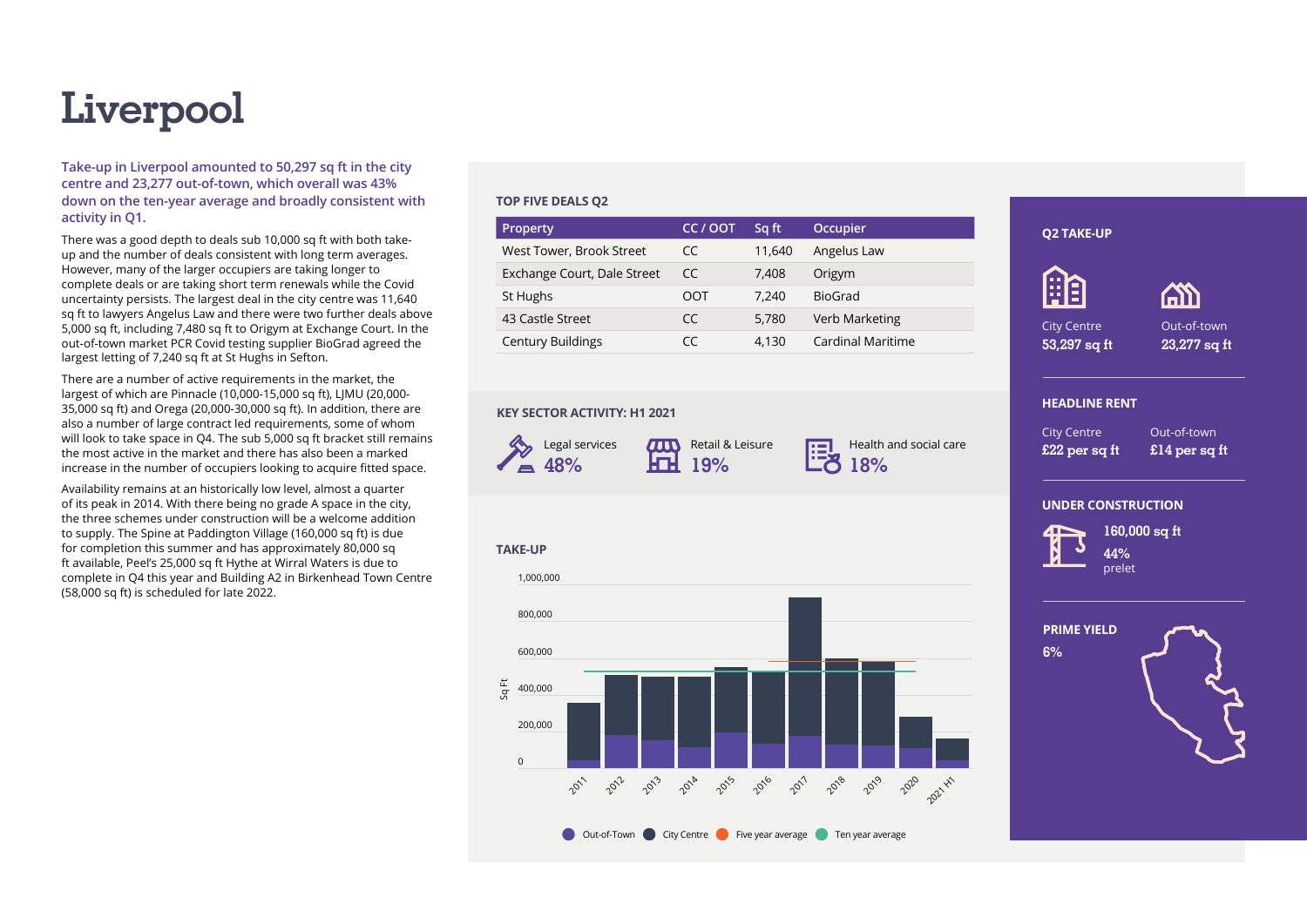## **Manchester**

**The Manchester office market is continuing to perform well in the current conditions, with take-up of 220,183 sq ft and 153,355 sq ft in the city centre and out-of-town markets respectively, 25% and 31% below ten-year averages - a similar level to Q1.**

In the city centre the largest transaction was 33,374 sq ft to Instant Group at 58 Mosely Street taken as part of the agreement to provide managed space for the Department for Work & Pensions, and one of several flexible workspace transactions across the regional markets. The next largest deals were to clothing companies, 22,085 sq ft to Castore at One Central and 23,702 sq ft to Whispering Smith who purchased 274 Deansgate.

The take-up of sub 5,000 sq ft units is continuing to gain traction. In this size range occupiers' decision making can be more agile and we are seeing more landlords working together with tenants to provide a leasing structure that is suitable for both parties in these uncertain times. Landlords are increasingly open to shorter leases and the availability of flexible workspace, such as plug and play, continues to rise.

The delayed government guidance on a return to the office has meant some slippage on deals towards the end of the quarter, which may extend into the summer. Grey space is coming back to the market and while overall availability levels have increased 75% since the cyclical low at the end of 2019, the consistently robust levels of take-up levels in Manchester mean it is well placed to absorb the increased supply.

There is approximately 460,000 sq ft of speculative development completing this year including 288,000 sq ft at Circle Square, 102,000 sq ft at the Lincoln Building and 80,000 sq ft at 11 York Street, with further space coming forward next year at Hermes' 198,000 sq ft 4 Angel Square.

There has also been progress on the repurposing of former department stores to mixed use schemes with a large proportion of office space. Investec has been granted planning permission to redevelop the former Kendal Milne / House of Fraser building to include more than 500,000 sq ft of office space and in Stockport the 50,000 sq ft refurbishment of Stoc, formerly M&S, is due to complete this year.

In the out-of-town markets take-up amounted to 117,200 sq ft in South Manchester, which included the largest deal in Manchester, 33,567 sq ft to facilities company Mitie. Take-up in Salford Quays and Old Trafford totalled 35,820 sq ft, half of which was Tech Mahindra's 16,600 sq ft expansion at Peel's Victoria Building.

### **TOP FIVE DEALS Q2**

| <b>Property</b>                       | CC / OOT                 | Sq ft  | Occupier                |
|---------------------------------------|--------------------------|--------|-------------------------|
| Pacific House, Atlas Business<br>Park | OOT                      | 33,567 | Mitie                   |
| 58 Mosely Street                      | CC                       | 33,374 | Instant Group           |
| 274 Deansgate                         | $\mathcal{C}\mathcal{C}$ | 23,702 | <b>Whispering Smith</b> |
| One Central                           | $\mathcal{C}\mathcal{C}$ | 22,085 | Castore                 |
| St Anns House                         | CC                       | 16,903 | Ingeus UK               |

### **KEY SECTOR ACTIVITY: 12 MONTHS TO Q2 2021**



**TAKE-UP**

Flexible workspace **10%**

Accountancy **8%**



**HEADLINE RENT**

**Q2 TAKE-UP**

City Centre **220,183 sq ft**

**AA** 

City Centre

**1,292,165 sq ft 44%** prelet

**£38.50 per sq ft £24 per sq ft**

Out-of-town **153,355 sq ft**

Out-of-town



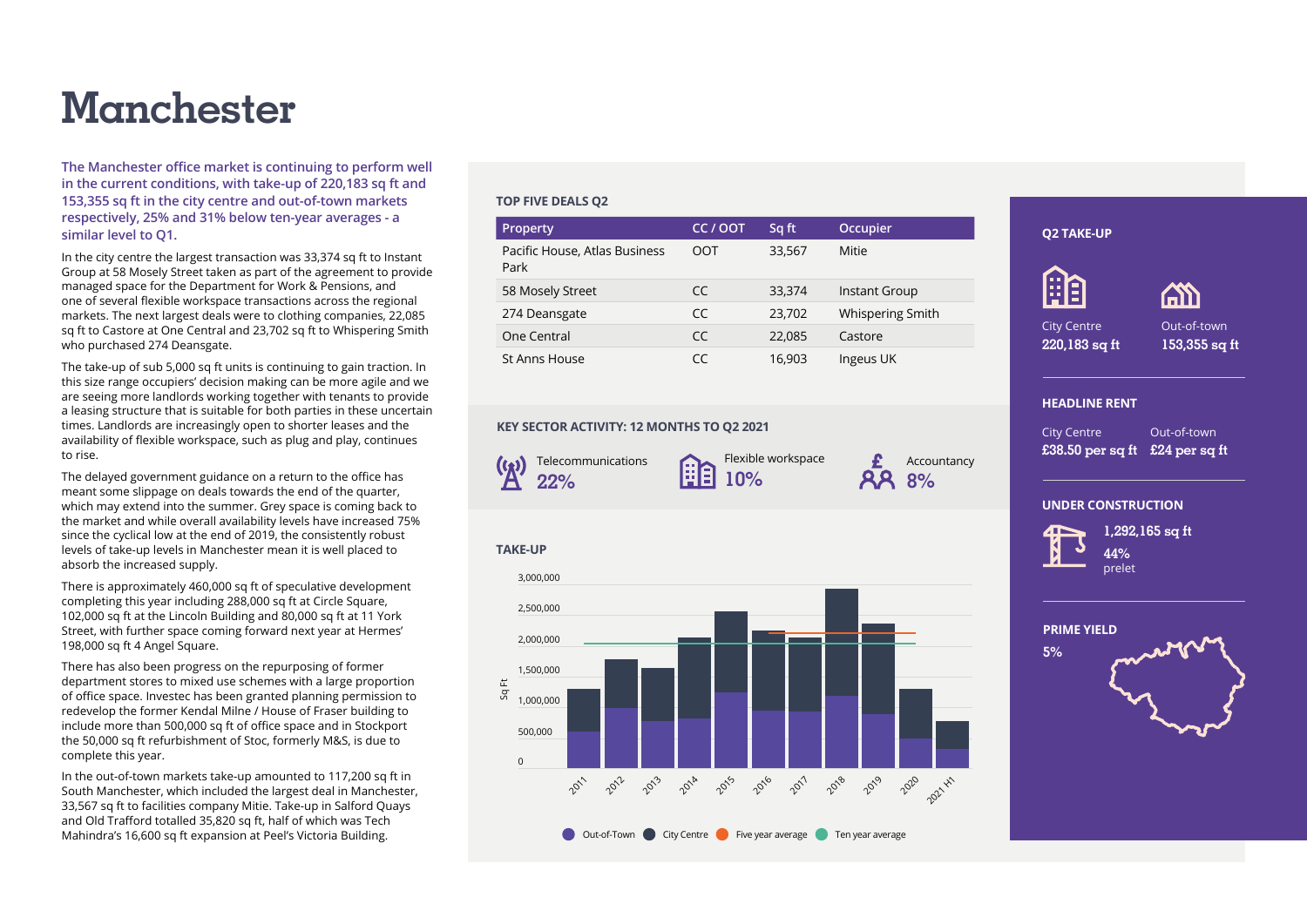### **Newcastle**

**A steady level of activity in the Newcastle office market has resulted in city centre take-up of 30,288 sq ft during Q2 and 93,600 sq ft out-of-town, overall 28% below the ten-year average. The quarter produced the largest number of transactions since Covid but they were mostly a churn of smaller deals, as these businesses are better able to project their future requirements given the current uncertainty.**

Activity is improving with more and better enquiries and a greater number of viewings. While occupiers are downsizing their requirements, the sentiment in favour of office occupation has improved significantly since last year. There are also a handful of deals that narrowly missed Q2, which will provide a good start to the next quarter.

The largest deal was 14,461 sq ft to business outsourcing company Arvato at Stockbridge House in the city centre. The out-of-town market transacted the rest of the larger deals with eight over 5,000 sq ft. These included 11,560 sq ft to inward investor security company Verisure, which took further space at NEON on Quorum business park, in addition to 35,000 sq ft at the beginning of the year.

On the supply side, Portland House Developments and funding partners AHCS One have bought 65,000 sq ft Portland Place as an investment for an office refurbishment, which will add to the growing amount of quality space in the city centre. There continues to be considerable interest in the remaining four floors at the recently completed Lumen and The Spark, which completes next year. Elsewhere 120,000 sq ft Bank House on Pilgrim Street is not due to complete until Q1 2023.

### **TOP FIVE DEALS Q2**

| Property                                     | CC / OOT | Sq ft  | Occupier     |
|----------------------------------------------|----------|--------|--------------|
| Stockbridge House, Newcastle                 | CC       | 14.461 | Arvato       |
| NEON, Quorum                                 | OOT      | 11.560 | Verisure     |
| Independent House, Team Valley,<br>Gateshead | OOT      | 10.090 | Confidential |
| Rainton Bridge, Frankland House              | OOT      | 10,000 | <b>DBS</b>   |
| The Edge, Team Valley, Gateshead             | OOT      | 7.809  | SpaMedica    |

### **KEY SECTOR ACTIVITY: 12 MONTHS TO Q2 2021**



**TAKE-UP**

700,000 800,000 900,000

Health & social care **16%**

**16%**

**£26 per sq ft E26 per sq ft** E16.95 per sq ft Business services

Out-of-town

Out-of-town **93,600 sq ft**

**ASS** 

#### **UNDER CONSTRUCTION**



**HEADLINE RENT**

City Centre

**Q2 TAKE-UP**

City Centre **30,288 sq ft**

**AR** 

**297,000 sq ft 39%** prelet



 $\Omega$ 100,000 200,000 300,000 400,000 500,000 600,000 **2011 2012** 2013 2014 2015 2016 2017 2018 2019 2020 2021 H2 Sq Ft Out-of-Town City Centre Ten year average Five year average